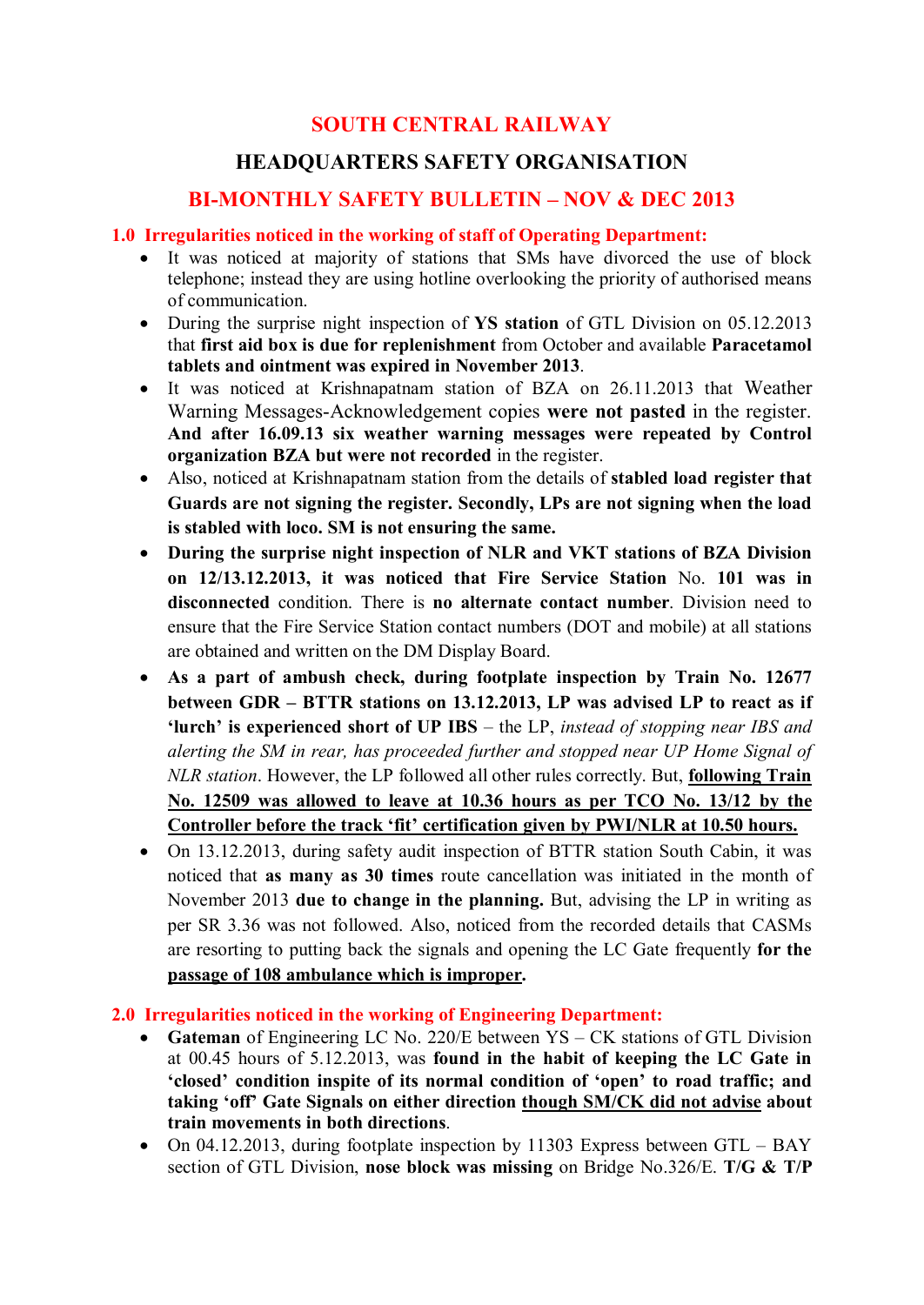**boards are not provided** for SR of 75KMPH at KMs 212/4-0 between HDD and BAY stations.

- · On 13.12.2013 during the footplate inspection from GDR BTTR by Train No. 12677 (Janshatabdhi), the LP was asked to react 'if lurch/jerk is experienced'. And in the course of action, it was noticed that **PWI/NLR proceeded by road to the location instead of proceeding by rail to certify the track.**
- During the safety audit inspection of BTTR station on 13.12.2013, it was noticed that avoidable joints to be welded in point no.14A, 12A (after crossing portion one side combination joint is welded and other side fish plated). **One meter fish plates are not provided** in P&C locations. **Fish plate joints gaps are widen & not in squaring** in Road no.4. **GR pads are missing/dropped** from SRJ of P.No18A to one rail length.

### **3.0 Irregularities noticed in the working of S&T Department:**

· **Cable meggering is overdue** from 7.6.2012 at HYB station of SC Division as noticed on 11.11.2013.

## **4.0 Irregularities noticed in the working of Mechanical Department**

- · On 12.11.2013, it was noticed during the check of Pantry Car No. SC97817 in the formation of Train No. 12715 at NED station of NED Division that **gas cylinders are not secured, heavy dust accumulation around exhaust fan, chimneys were not provided**. **Similar shortfalls were noticed in Pantry Car No. SC94803** in Train No. 17618 at NED station. In addition to this, emergency lights are not available in this Pantry Car.
- During the inspection of C&W Depot of NED station on 12.11.2013, it was noticed that **out of 12 Supervisors, 29 Technicians out of 49 are overdue for Refresher Course. Also, noticed that 23 Khalasi Helpers out of 94 have not undergone initial training**. Also, noticed that staff are not supplied with safety helmets though undergear examination was in progress.
- · During the surprise BA test conducted at 06.30 hours of 13.12.2013, **Sri. Kareemulla, SE/C&W/GDR who was performing rolling 'in'/'out' examination was tested positive** with 40 and 49 mg/100ml of blood.

## **5.0 Irregularities noticed in the working of Electrical Department:**

· During the ambush check conducted at VKT station of BZA Division in the early hours of 13th December 2013, it was noticed that **Crew** of Train No. 12760 **failed to respond to the danger hand signal exhibited**. And **Crew** of 12864 **failed to follow the rule when SM failed to exchange 'all-right' signals** and Guard did not bother to look towards station; instead kept green hand signal outside.

#### **\*\*\*\***

# **DETAILS OF UNUSUALS AND ACCIDENTS THAT TOOK PLACE DURING NOVEMBER & DECEMBER 2013**

**<sup>❖</sup> Brief of the incident (road vehicle hitting UP 11020 Konark Express): On 17.11.2013, at about 10.20 hours, while UP Konark Express was on run between BG – PGDP stations of SC Division, Gateman of Engineering interlocked LC Gate No.28/E put back the Gate Signal and opened the gate. As a result of this, the train which approached the gate at 89 KMPH collided with a loaded truck which was passing through the gate. At the time of**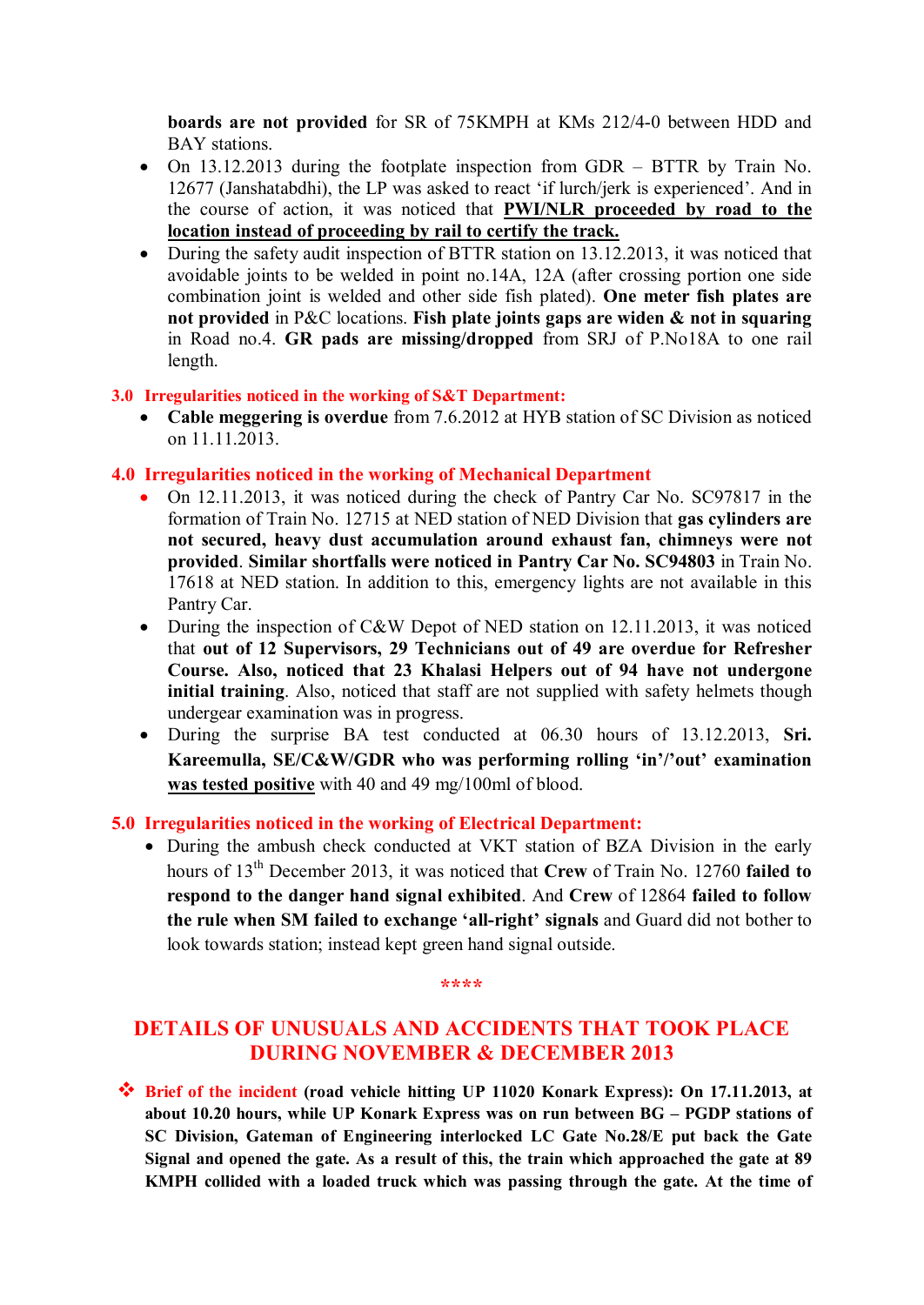**accident, the speed of the train was 40 KMPH since the LP saw the Gate Stop Signal being put back to 'on'. As a result of this, the lorry had fallen on the adjacent DN track. However, no injuries / death.**

**Cause: Negligent working on the part of Gateman of Engineering LC Gate No.28/E in putting back the Gate Signals which were taken 'off' for the passage of the train for clearing the road traffic.**

**Staff held responsible: Gateman of Engineering LC Gate as primary as 'primary' responsible and LP of Express train as 'blameworthy'.** 

### **Matters brought to light:**

- a. No established system to verify the communication between ASM and Gateman with regard to nomination of trains.
- b. ASM has communicated the nomination of UP and DN trains to three Gatemen simultaneously by Group telephone and not clearly confirmed from each of the Gateman whether they have followed and recorded nomination of both the trains.

### **Suggestions and recommendations:**

- **1. Immediate implementation of the following which is mandatory as per Addendum & Corrigendum Slip No.6 to IRSEM Part II (2001 edition) to Para 14.1.7 dated 11.10.2010;**
	- **a. Type of lifting barrier:** EOLBs (Electrically Operated Lifting Barriers) are mandatory at all 'special' class, 'A' Class, B-1 and B-2 Class LC Gates situated within or outside station limits..
	- **b. Approach locking:** Mandatory at all LC Gates where EOLBs are provided to provide dead approach locking with timing of 30 seconds..
	- **c. Approach warning:** Mandatory at all 'special' class, 'A' Class, B-1 and B-2 Class LC Gates.
- v **Brief of the incident (bumping of UTV+BFR with UP 17405 Krishna Express): On 25.12.2013, 'line block' was given on UP line between CLE – WL stations of SC Division from 15.35 to 16.20 hours. During the period of 'line block, UTV machine with BFR went into the section. SM/CLE, at 16.35 hours signalled for reception of Train No. 17405 UP Krishna Express onto UP Mainline. UP Krishna arrived onto UP Mainline at 16.39 hours. At 16.42.37 hours, the UTV Machine with BFR (loaded with rails) in pushing condition entered the station and collided with the loco of Krishna Express. As a result of this, the loco sustained damages and loco was changed at KZJ. However, no injuries to travelling public as well to Railway employees.**

**Cause: The UTV Operator and JE/in-charge supervising the machine movement failed to follow the SR 15.06 which stipulate that while entering on wrong line, they should stop at wrong line LSS or right line FSS whichever they see first and further piloted 'in' on a written memo given by the SM. Instead, they directly entered without knowing the condition of the line in the station.**

**SM/CLE did not exhibit presence of mind and failed to act swiftly in altering the points to loop line after the arrival of UP Krishna onto UP Mainline. There was a clear gap of 3 ½ minutes which is adequate to alter the points.**